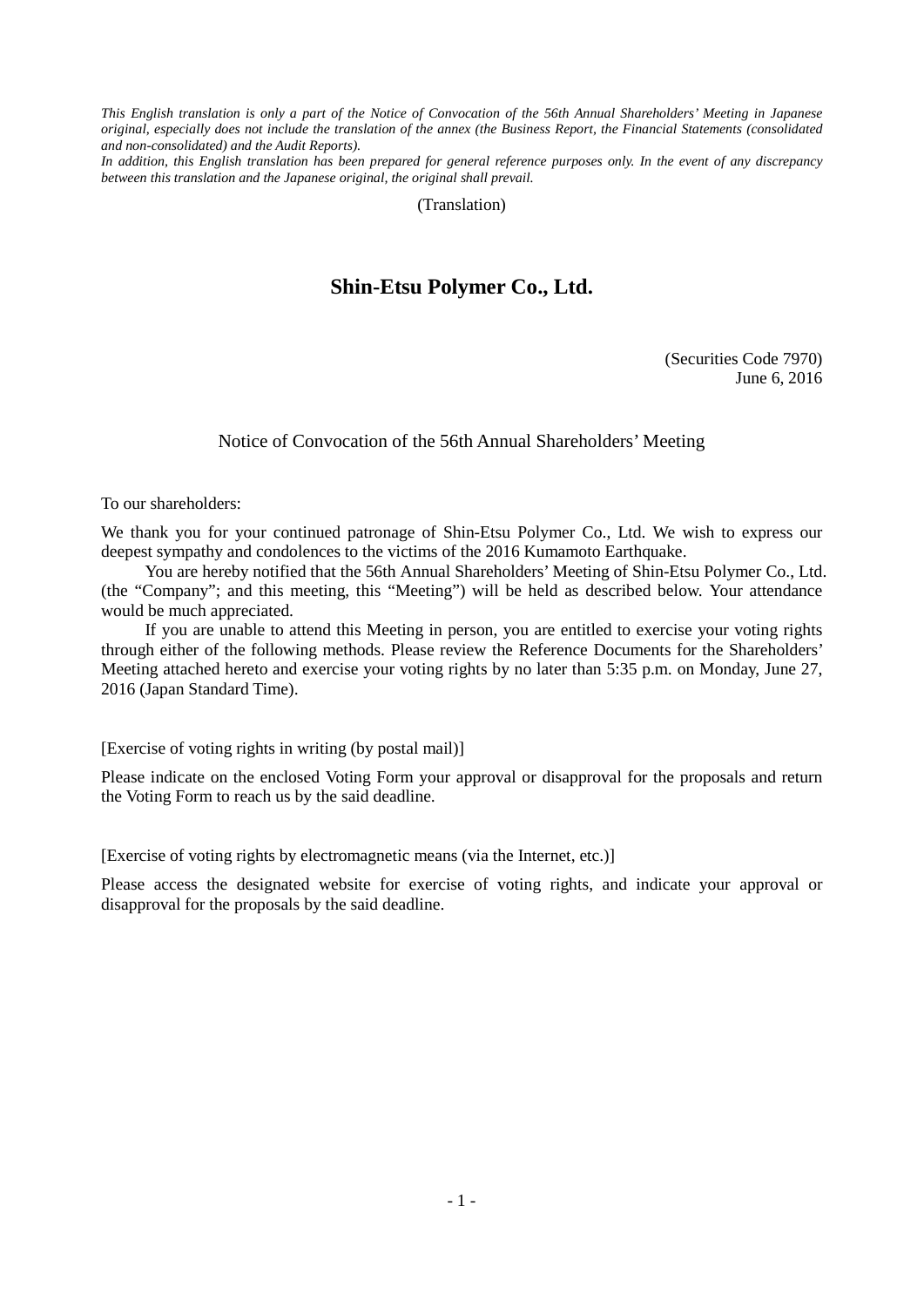## **Details of Meeting**

| 1. Date and Time:                                | June 28, 2016 (Tuesday) at 10:00 a.m. (Japan Standard Time)                                                                                                                                                                                                                  |  |  |  |  |  |
|--------------------------------------------------|------------------------------------------------------------------------------------------------------------------------------------------------------------------------------------------------------------------------------------------------------------------------------|--|--|--|--|--|
| 2. Place:                                        | Station Conference Manseibashi, 4th Floor of JR Kanda Manseibashi<br><b>Building</b><br>1-25 Kanda-Sudacho, Chiyoda-ku, Tokyo                                                                                                                                                |  |  |  |  |  |
| 3. Agenda:                                       |                                                                                                                                                                                                                                                                              |  |  |  |  |  |
| <b>Matters to be reported:</b>                   | 1. Report on the Business Report, the Consolidated Financial Statements,<br>and the Audit Reports of the Accounting Auditor and the Audit &<br>Supervisory Board on the Consolidated Financial Statements for the<br>56th fiscal year (From April 1, 2015 to March 31, 2016) |  |  |  |  |  |
|                                                  | 2. Report on the Non-consolidated Financial Statements for the 56th fiscal<br>year (From April 1, 2015 to March 31, 2016)                                                                                                                                                    |  |  |  |  |  |
| <b>Matters to be resolved:</b>                   |                                                                                                                                                                                                                                                                              |  |  |  |  |  |
| Dividends from Surplus<br><b>Proposal No. 1:</b> |                                                                                                                                                                                                                                                                              |  |  |  |  |  |
| Proposal No. 2:                                  | Delegation of Determination of Subscription Requirements for Stock<br>Acquisition Rights to Be Issued as Stock Options to Employees of the<br>Company and Directors of Subsidiaries of the Company to the Board of<br>Directors of the Company                               |  |  |  |  |  |

## **4. Predetermined Items Related to the Convocation of this Meeting**

- (1) If you do not indicate your approval or disapproval for any proposal on the Voting Form, you will be deemed to have approved that proposal.
- (2) If you exercise your voting rights redundantly, by returning the Voting Form and by a method using electromagnetic means (via the Internet, etc.), the voting by electromagnetic means (via the Internet, etc.) will be deemed effective.
- (3) If you exercise your voting rights multiple times by electromagnetic means (via the Internet, etc.), the last voting will prevail.

Yoshiaki Ono President Shin-Etsu Polymer Co., Ltd. (Head Office) 1-9 Kanda-Sudacho, Chiyoda-ku, Tokyo

- Those shareholders who attend this Meeting are kindly requested to present the enclosed Voting Form to receptionist upon your arrival at this Meeting venue.

- Any modification that may be required in the Reference Documents for the Shareholders' Meeting will be published via the Internet on the website of the Company [\(http://www.shinpoly.co.jp/\)](http://www.shinpoly.co.jp/).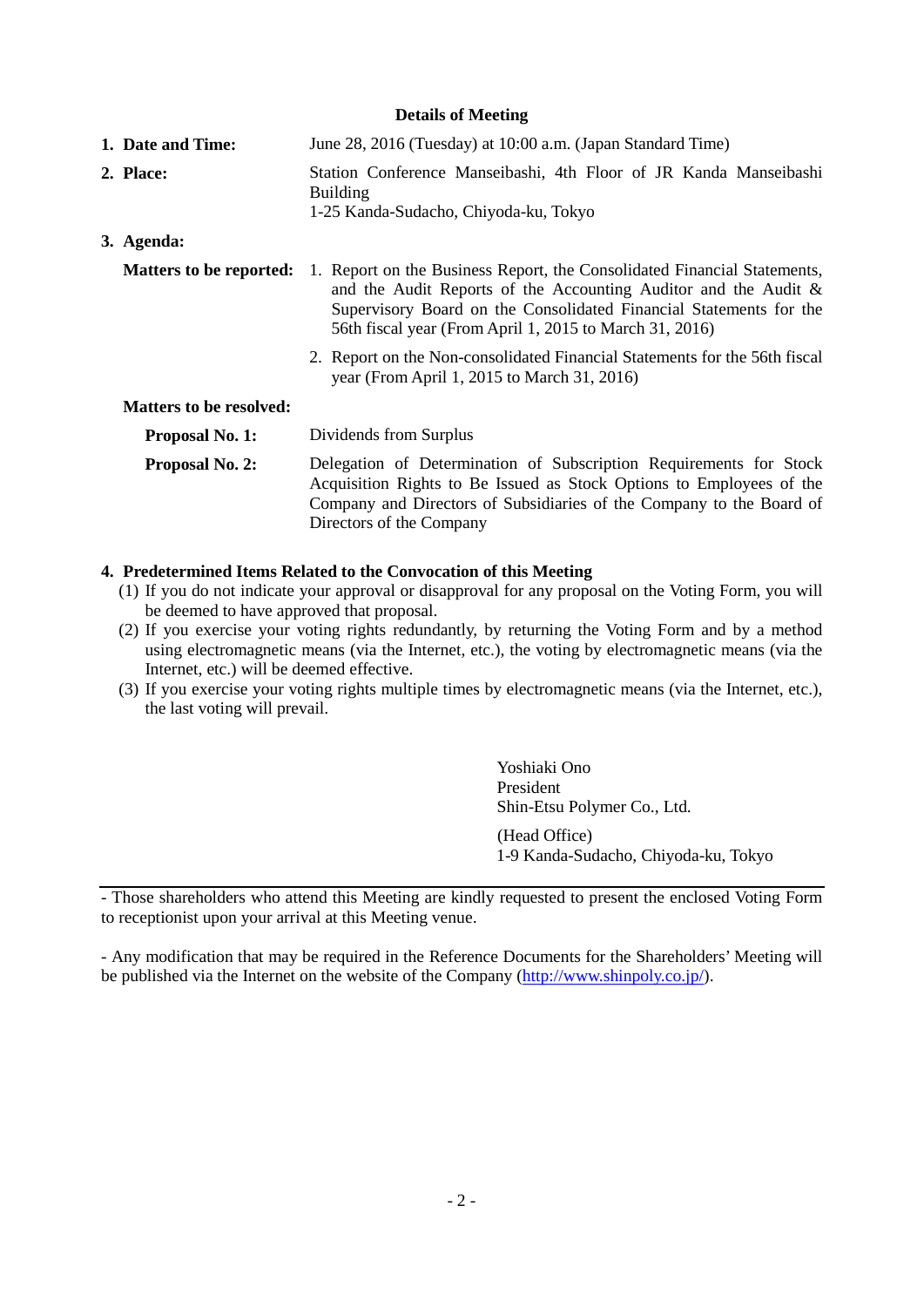## **Proposals and References**

**Proposal No. 1:** Dividends from Surplus

The Company proposes the dividends from surplus as follows:

The Company considers the return of profits to shareholders to be one of the most important management priorities.

With the objective of increasing corporate value through a strengthening of its corporate foundation and sustainable growth, the basic policy of the Company is to continue paying stable dividends in line with business results, while at the same time securing internal reserves in order to ensure the soundness of the financial strength of the Company, R&D investment, and investments for production facilities etc.

As for the year-end dividend for the 56th fiscal year, in comprehensive consideration of the business performance and future business developments etc., the Company proposes to pay a dividend of ¥4.50 per share. As a result, the annual dividend will total ¥9 per share, including the interim dividend paid of ¥4.50 per share.

Matters concerning year-end dividend:

(1)Type of dividend property

Cash

(2)Matters concerning allocation of dividend property to shareholders and the total amount thereof

¥4.50 per share of common stock of the Company totaling ¥368,420,823

(3)Effective date of dividend from surplus

June 29, 2016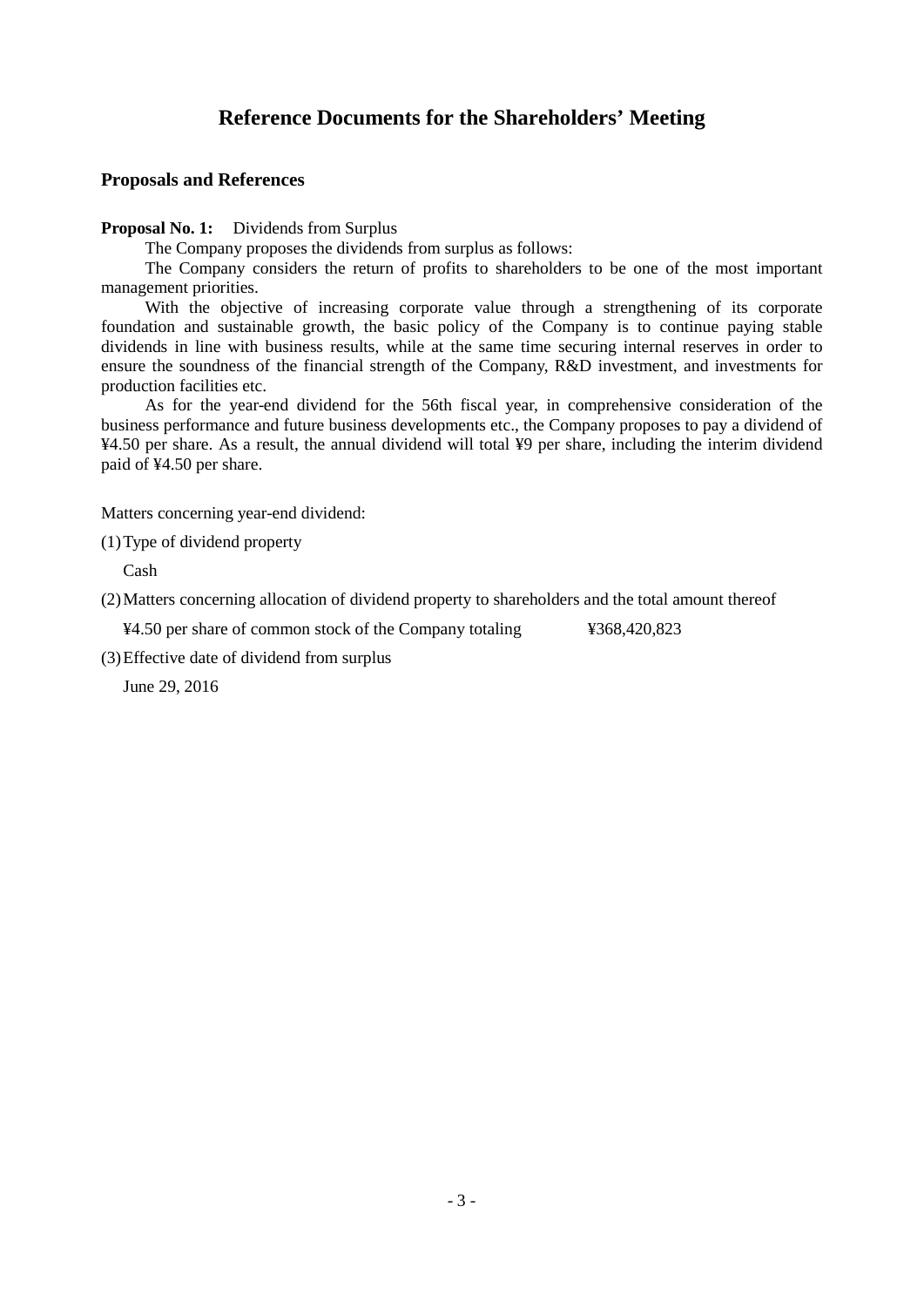**Proposal No. 2:** Delegation of Determination of Subscription Requirements for Stock Acquisition Rights to Be Issued as Stock Options to Employees of the Company and Directors of Subsidiaries of the Company to the Board of Directors of the Company

The Company asks for the shareholders' approval to delegate the determination of the subscription requirements for stock acquisition rights to be issued as stock options to employees of the Company and directors of subsidiaries of the Company to the board of directors of the Company (hereinafter referred to as the "Board of Directors") in accordance with the provisions of Articles 236, 238 and 239 of the Companies Act.

1. Reasons for issuing stock acquisition rights with particularly favorable terms and conditions:

For the purpose of further enhancing the willingness and morale to contribute to the long-term increase of corporate value of the Company's group, and seeking to increase the corporate value of the Company's group, the Company would like to issue stock acquisition rights to employees of the Company and directors of subsidiaries of the Company without requiring the payment of monies.

- 2. Features and the maximum number of stock acquisition rights, etc. of which the Board of Directors will be authorized to determine subscription requirements, based on the matters to be determined at this Meeting:
	- (1) The maximum number of stock acquisition rights of which the Board of Directors will be authorized to determine subscription requirements based on the delegation

The maximum number of stock acquisition rights specified in item (3) below shall be one thousand nine hundred (1,900).

The maximum total number of shares of common stock of the Company to be delivered upon exercise of stock acquisition rights shall be one hundred and ninety thousand (190,000). If the number of shares to be granted is adjusted as prescribed in item (3) below, however, the adjusted number of shares to be granted shall be the product of the number of shares to be granted after adjustment multiplied by the above-mentioned maximum number of stock acquisition rights.

- (2) No payment of monies shall be required for the stock acquisition rights of which the Board of Directors will be authorized to determine subscription requirements based on the delegation.
- (3) Features of stock acquisition rights of which the Board of Directors will be authorized to determine subscription requirements based on the delegation
	- (a) Class and number of shares underlying stock acquisition rights

The class of shares underlying stock acquisition rights shall be common stock, and the number of shares underlying each stock acquisition right (hereinafter referred to as the "Number of Shares to Be Granted") shall be one hundred (100).

If, however, the Company either effects a share split of its common stock (including allotment of its shares of common stock without contribution; the same shall apply to the share split described hereinafter) or effects a consolidation of its shares of common stock, after the date of resolution of the Shareholders' Meeting (hereinafter referred to as the "Resolution Date"), the Number of Shares to Be Granted shall be adjusted according to the formula described below. Fractions of less than one (1) share resulting from such adjustments shall be rounded down.

| Number of Shares to Be   | Number of Shares to Be    | Ratio of share split or |
|--------------------------|---------------------------|-------------------------|
| Granted after adjustment | Granted before adjustment | share consolidation     |

In addition to the above, if, after the Resolution Date, any event that would force the Company to adjust the Number of Shares to Be Granted occurs, the Company shall make appropriate adjustments to the Number of Shares to Be Granted within a reasonable range.

(b) Amount of assets to be contributed upon exercise of stock acquisition rights

The amount of assets to be contributed upon the exercise of each stock acquisition right shall be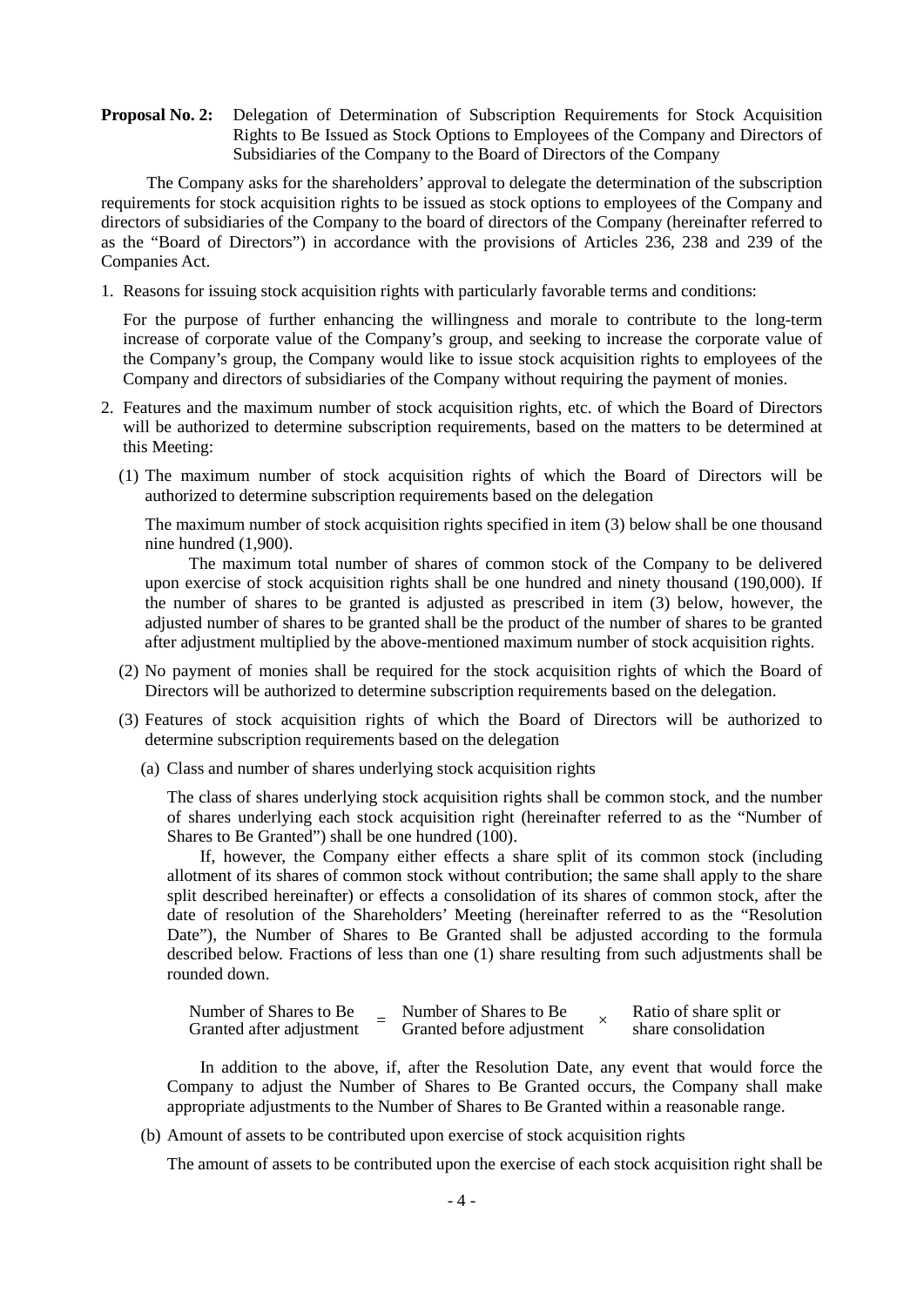the amount obtained by multiplying the amount to be paid in for one (1) share to be delivered upon exercise of stock acquisition rights (hereinafter referred to as the "Exercise Price") by the Number of Shares to Be Granted.

The Exercise Price shall be the higher of either the product of the multiplication of the average of daily closing price of the common stock of the Company in regular trading on the Tokyo Stock Exchange (hereinafter referred to as the "Closing Price") during the month (excluding dates on which no trade is made) immediately prior to the month containing the date on which stock acquisition rights are allotted (hereinafter referred to as the "Allotment Date") by 1.025, with any fractions of less than one (1) yen to be rounded up; or the Closing Price on the Allotment Date (or in the event that there is no Closing Price on that date, the Closing Price of the immediately preceding day on which the Company's common stock were traded).

If the Company either effects a share split or a consolidation of its shares of common stock after the Allotment Date, the Exercise Price shall be adjusted according to the formula described below. Fractions of less than one (1) yen resulting from such adjustments shall be rounded up.

| <b>Exercise Price</b> |  | Exercise Price    |                                             |
|-----------------------|--|-------------------|---------------------------------------------|
| after adjustment      |  | before adjustment | Ratio of share split or share consolidation |

If, after the Allotment Date, the Company issues new shares of common stock or disposes of shares of treasury stock thereof of the Company at a price lower than the market price (excluding the sale of shares of treasury stock pursuant to the provisions of Article 194 of the Companies Act ["Demand for Sale of Shares Less than One Unit by Holders of Shares Less than One Share Unit"], the conversion of securities that shall or may be converted to shares of common stock of the Company, or the exercise of stock acquisition rights with which the delivery of shares of common stock of the Company can be requested (including stock acquisition rights attached to bonds with stock acquisition rights), the Exercise Price shall be adjusted according to the formula described below. Fractions of less than one (1) yen resulting from such adjustments shall be rounded up.

|            | Exercise<br>Price after $=$ Price before $\times$<br>adjustment | Number of                                                 | Number of newly<br>issued shares | Payment amount<br>per share |  |  |
|------------|-----------------------------------------------------------------|-----------------------------------------------------------|----------------------------------|-----------------------------|--|--|
| Exercise   |                                                                 | issued shares                                             | Market price                     |                             |  |  |
| adjustment |                                                                 | Number of issued shares $+$ Number of newly issued shares |                                  |                             |  |  |

In the formula above, "Number of issued shares" is the total number of shares of common stock issued by the Company excluding the number of treasury shares of common stock owned by the Company. In the case of the Company's disposal of treasury stock, "Number of newly issued shares" shall be replaced with "Number of treasury stock to be disposed of."

In addition to the above, if, after the Allotment Date, any event that would force the Company to adjust the Exercise Price occurs, the Company shall make appropriate adjustments to the Exercise Price within a reasonable range.

(c) Period during which stock acquisition rights may be exercised

From the day following the 2-year anniversary of the Allotment Date to March 31, 2022

- (d) Matters concerning increases in capital and capital reserve when shares are issued upon exercise of stock acquisition rights
	- i. The amount of capital to be increased by the issuance of shares upon exercise of stock acquisition rights shall be one-half of the maximum amount of increase in capital etc., which is calculated in accordance with Article 17, paragraph (1) of the Corporate Accounting Rules. Fractions of less than one (1) yen resulting from such calculation shall be rounded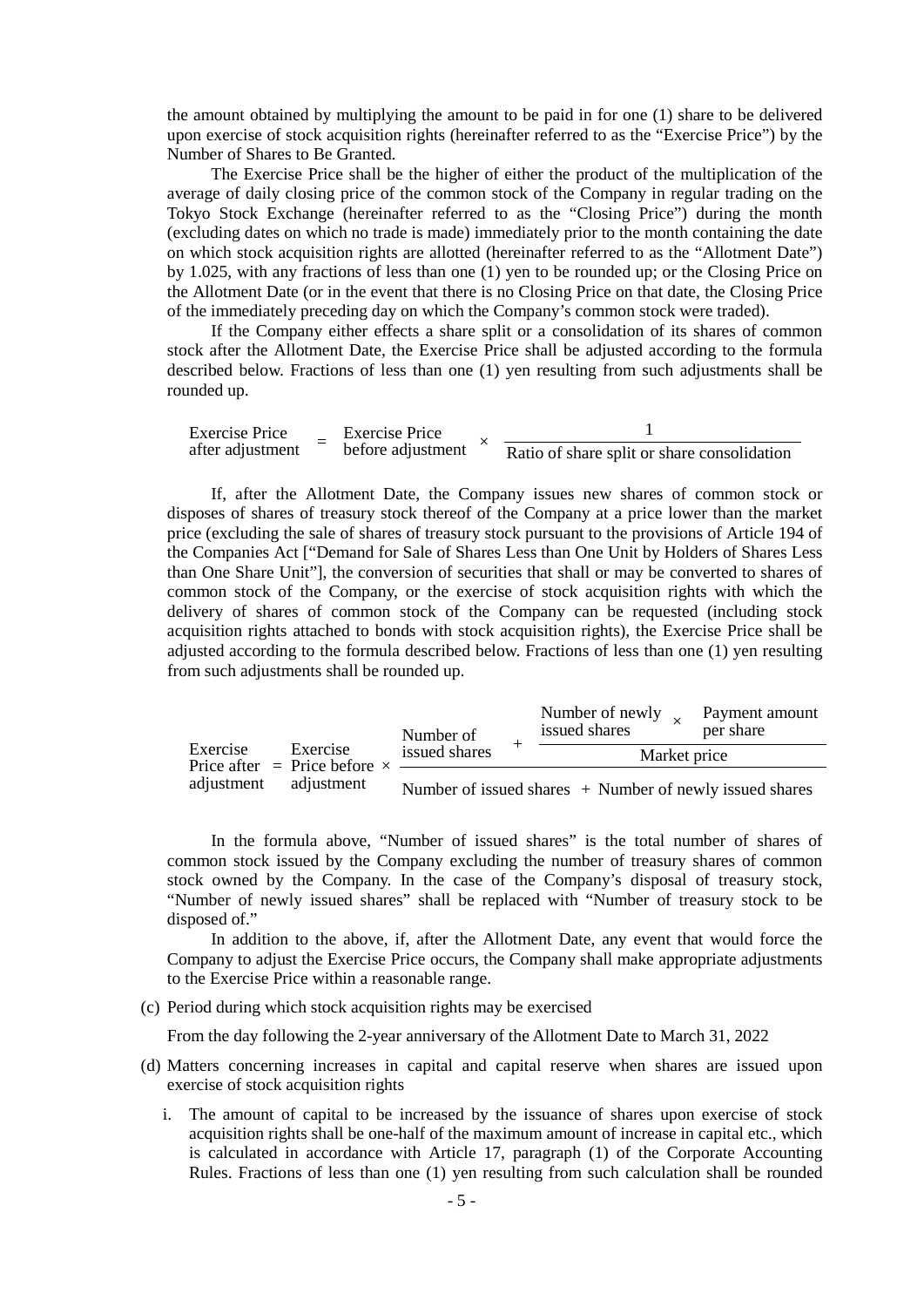up.

- ii. The amount of capital reserve to be increased by the issuance of shares upon exercise of stock acquisition rights shall be the amount obtained by subtracting the amount of capital to be increased as prescribed in (i) above from the maximum amount of increase in capital etc. described in (i) above.
- (e) Restriction on acquisition of stock acquisition rights by transfer

Any acquisition of stock acquisition rights by transfer shall be subject to the approval by a resolution of the Board of Directors.

- (f) Provisions for acquisition of stock acquisition rights
	- i. In the event that a proposal for a merger agreement under which the Company shall become a ceasing company, a proposal for a company split agreement or company split plan under which the Company shall become a splitting company, or a proposal for a share exchange agreement or share transfer plan under which the Company shall become a wholly-owned subsidiary is approved at a shareholders' meeting of the Company (or in any of the above cases, when an approval at a shareholders' meeting of the Company is not required, and an approval at a Board of Directors' meeting is made), the Company may acquire the stock acquisition rights without consideration at the date separately specified by the Board of Directors of the Company.
	- ii. If a person granted stock acquisition rights or his or her heir can no longer exercise such rights under the "Agreement for Allotment of Stock Acquisition Rights," which is concluded between the Company and a relevant employee or a director of relevant subsidiary, based on a resolution made at this Meeting and by the Board of Directors, the Company may acquire the stock acquisition rights without consideration at the date separately specified by the Board of Directors of the Company.
- (g) In the event where the Company engages in a merger (limited to the case where the Company ceases to exist after the merger), absorption-type company split, incorporation-type company split, share exchange, or share transfer (hereinafter collectively referred to as the "Reorganization Actions"), the Company shall deliver to the holders of the remaining stock acquisition rights at the time the Reorganization Actions take effect (hereinafter referred to as the "Remaining Stock Acquisition Rights") the stock acquisition rights of the relevant stock companies listed in Article 236, paragraph (1), item (viii), (a) through (e) of the Companies Act (hereinafter referred to as the "Reorganized Company"), in each case in accordance with the conditions set forth below. In this event, the Remaining Stock Acquisition Rights shall become extinct and new stock acquisition rights in the Reorganized Company shall be issued. However, the foregoing shall be on the condition that delivery of such stock acquisition rights by the Reorganized Company in accordance with the following conditions is included in the absorption-type merger agreement, consolidation-type merger agreement, absorption-type company split agreement, incorporation-type company split plan, share exchange agreement or share transfer plan.
	- i. Number of stock acquisition rights of the Reorganized Company to be delivered

The same number of such stock acquisition rights as the number of the Remaining Stock Acquisition Rights possessed by each holder of the Company's stock acquisition rights shall be delivered.

ii. Class of shares of the Reorganized Company underlying stock acquisition rights

Class of shares underlying stock acquisition rights shall be common stock of the Reorganized Company.